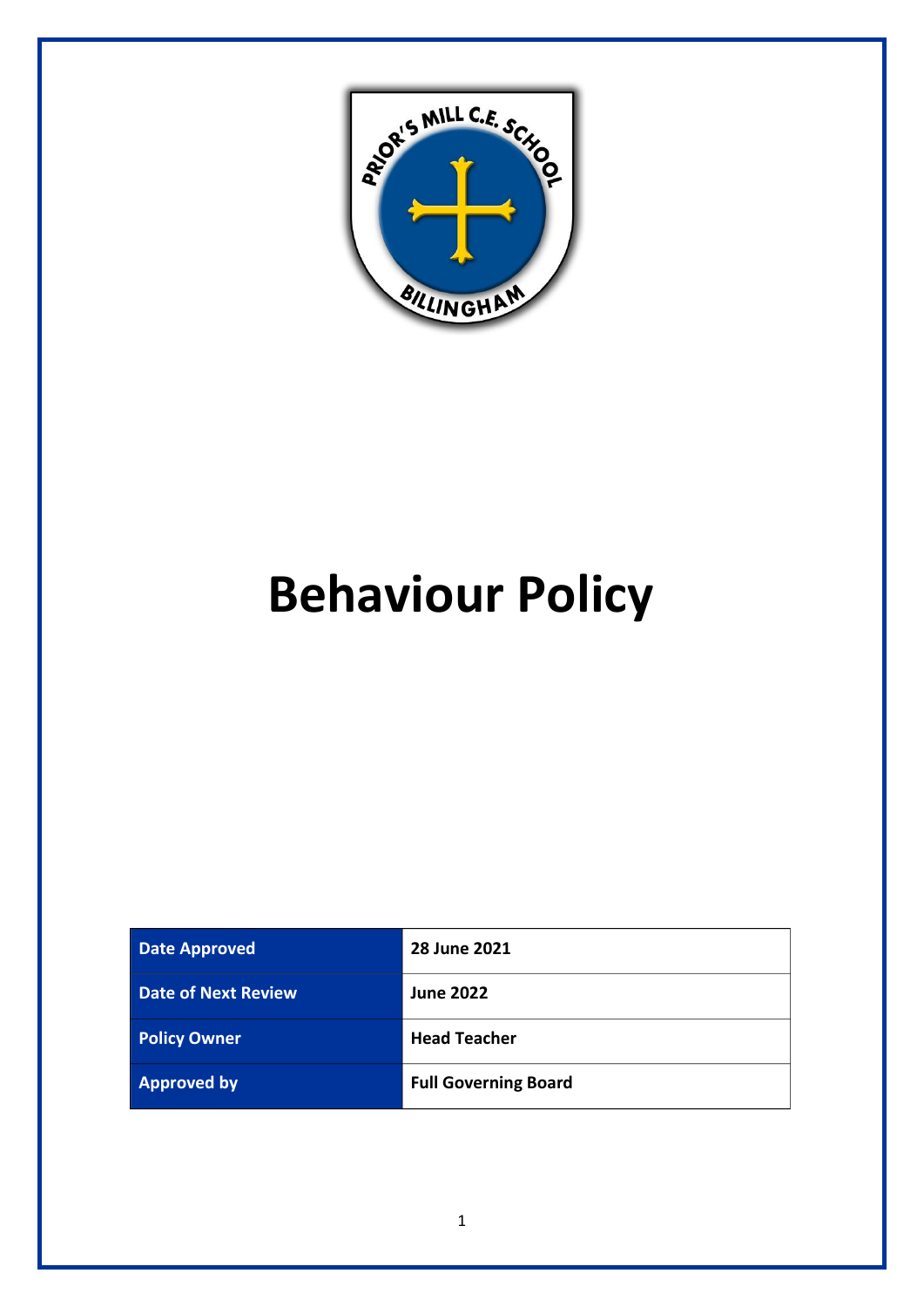# **Contents**

- 1. Vision
- 2. Behaviour Principles
- 3. Aims
- 4. Roles and Responsibilities
- 5. Inclusion
- 6. Promoting and Rewarding Good Behaviour
- 7. Breaks and Lunchtimes
- 8. Sanctions
- 9. Emotional, Physical or Verbal Abuse
- 10. Serious Incidents which Override Behaviour Sanctions
- 11. Early Years Foundation Stage
- 12. Exclusion
- 13. Pupils' Conduct Outside the School Gate
- 14. Parental Support
- 15. Monitoring and Review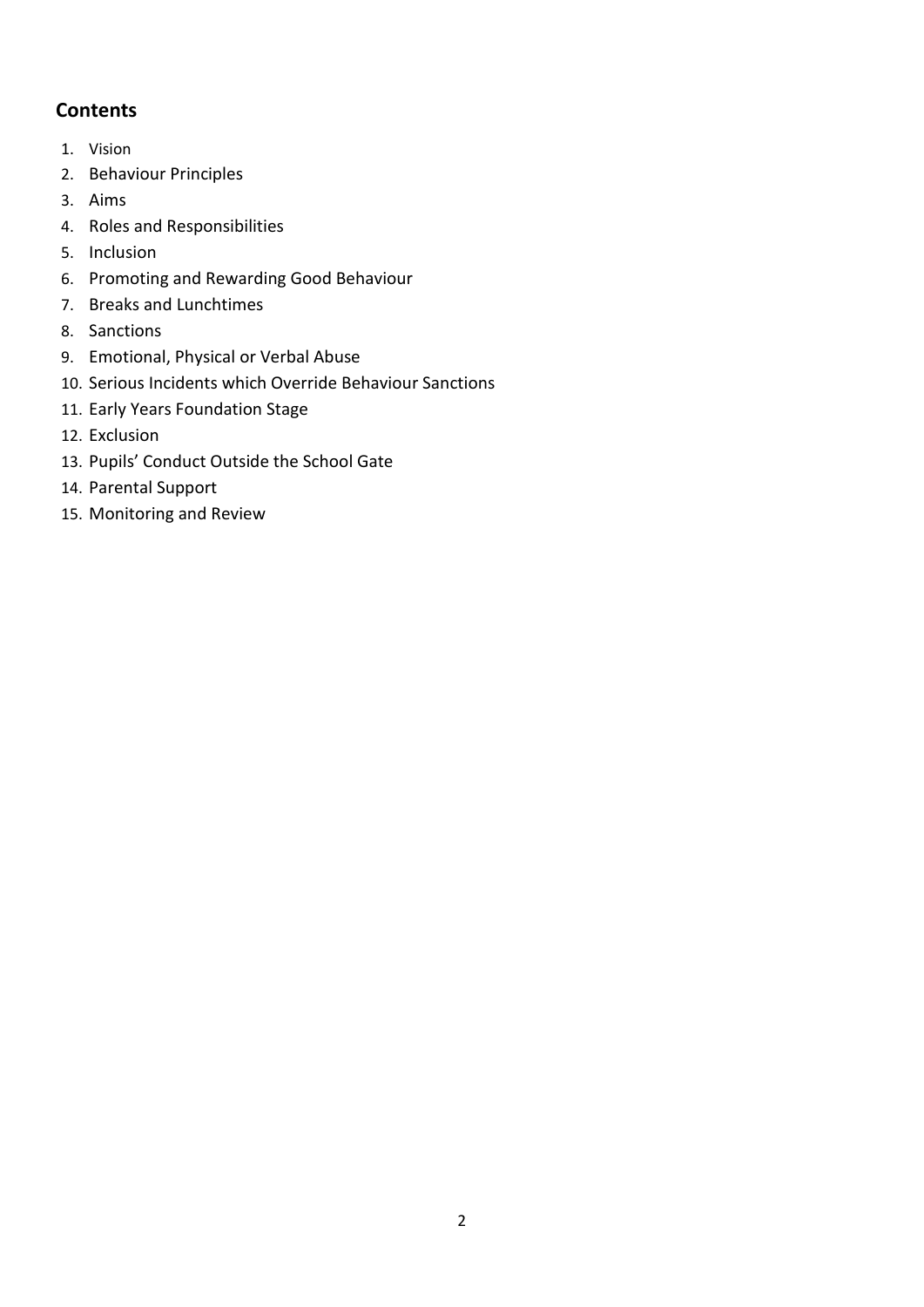#### **1. Vision**

As an inclusive Church of England primary school, we welcome children and families of all faiths and none to be part of our school family which has a distinctly Christian character and ethos.

At Prior's Mill, we encourage everyone to discover, flourish and grow in their talents, nurturing their God given gifts and potential. We work with passion to foster a love of learning, a love of community and personal resilience. Following in the footsteps of Jesus, we are a school where kindness, forgiveness, respect and honesty underpin our words and actions.

#### **Biblical Narrative**

Our chosen parable helps us understand that with the right conditions to help us, we can grow and build positive relationships and strong behaviour for learning just as a seed grows in good soil with the right nourishment. Our behaviour policy sets out the 'right conditions' such as consistent practice, praise, reward and sanctions to help every child grow strong in their personal conduct and relationships with others.

**"What shall we say the kingdom of God is like, or what parable shall we use to describe it? It is like a mustard seed, which is the smallest of all seeds on earth. Yet when planted, it grows and becomes the largest of all garden plants, with such big branches that the birds can perch in its shade."**

**The Parable Of The Mustard Seed** - Mark 4:30-32 (NIV)

#### **2. Behaviour Principles**

'Following in the footsteps of Jesus' is our guiding principle at Prior's Mill. With Him as our example, we place positive relationships, forgiveness and restoration at the heart of our behaviour policy and practice.

We seek to find, recognise and celebrate the good in everyone believing that all children are unique, made in God's image and each capable of success. We are proactive in our efforts to notice and promote everyday examples of good and positive behaviour.

In the world around them, children see many different examples of how people behave. We have a responsibility to help children understand that they have choices about how to behave and help them develop the strategies to make appropriate choices.

Children are taught how to recognise, understand and manage their own feelings. By developing an atmosphere of consistency and trust, we aim to foster positive attitudes throughout the school. **The staff have high expectations of children's behaviour and lead by example.**

We believe that good behaviour and discipline are the foundation of all learning, and without a calm, orderly atmosphere, effective teaching and learning cannot take place.

We believe that people respond best to praise and encouragement. We must try to find every opportunity to praise children when they are showing appropriate behaviour. Children learn by example. Teachers and parents have a responsibility in setting a good example as well as ensuring that the rules are followed.

For these reasons, the school has adopted a positive approach to behaviour management, the purpose of which is to support children in their learning to:

- live well with others
- disagree well with others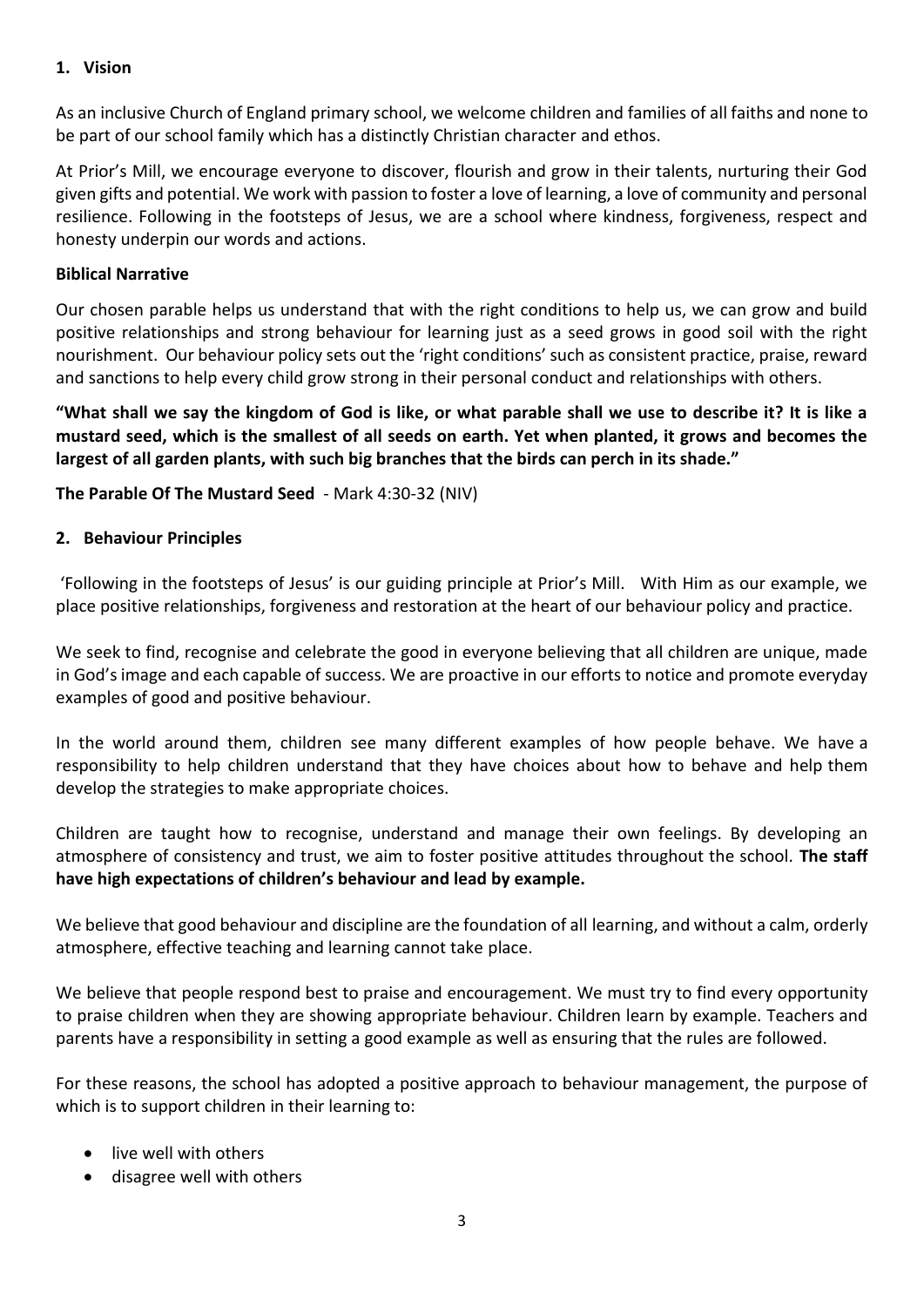- demonstrate high levels of self control
- take responsibility for their actions
- understand that choices and actions have consequences
- forgive themselves and others when things go wrong

Through this approach we aim:

- to maintain high levels of good behaviour
- to teach pupils effective strategies to manage their own behaviour
- to provide a consistent approach in rewarding good behaviour and responding to unacceptable behaviour
- to ensure that behaviour does not inhibit learning or impede potential

The staff ensure that the learning environment is secure and safe. Well-resourced and attractively presented teaching areas encourage the children to become interested and caring members of the school family. High expectations of teaching and learning ensure that work is presented in exciting and motivating ways, well matched to the needs of individuals. When working with children, staff are extremely aware of the need to 'catch them being good' and strive to develop children's positive self- esteem.

Through our Christian vision we have established a **PRIOR'S PROMISE** which underpins our behaviour management and promotes positive behaviour:

- We give our best
- We are kind
- We are honest
- We are respectful
- We forgive

# **3. Aims**

Our aims in ensuring we have a consistent and positive approach to behaviour at Prior's Mill are that pupils:

- are keen and eager to come to school
- show good behaviour for learning
- demonstrate high levels of interest in school life, and are involved in the range of activities the school provides
- are involved in the decision making of the school
- behave well in lessons and around the school, are courteous, trustworthy and show respect for property
- form constructive relationships with one another, and with teachers and other adults
- work in an atmosphere free from unacceptable behaviour such as bullying, sexism and racism and treat everyone with dignity and respect
- reflect on what they do and understand their impact on others
- respect other people's differences, particularly their feelings, values and beliefs, valuing all God's children
- practice forgiveness for themselves and others and learn how to make amends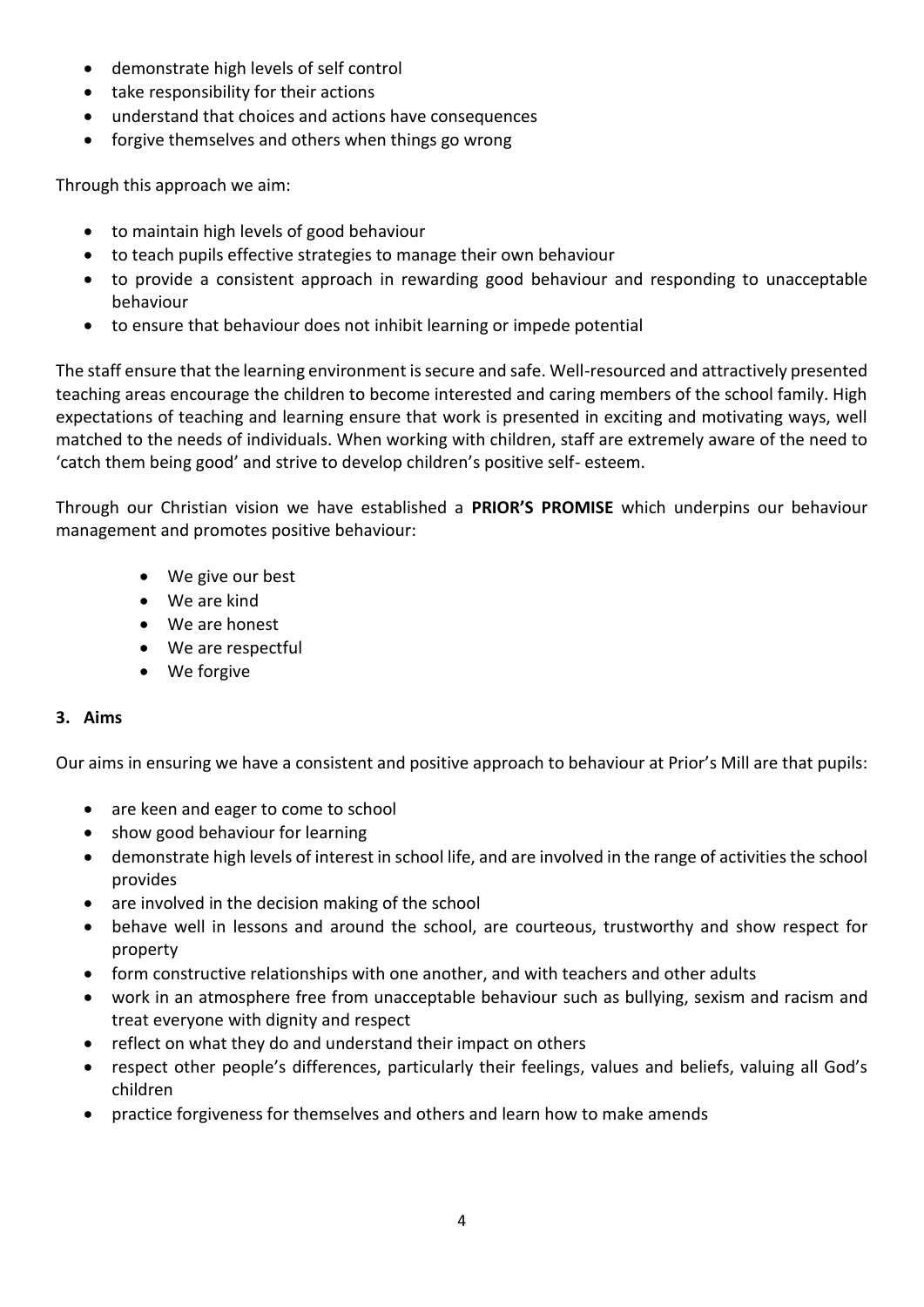#### **4. Roles and Responsibilities**

It is the responsibility of the **Governing Body** to:

• establish a policy and procedure for Behaviour and Discipline and to monitor the effects of the procedure.

It is the responsibility of **the Headteacher** to:

- encourage and foster acceptable standards of behaviour, good personal relationships and a respect for the individual.
- address promptly any breaches of good conduct and behaviour, using informal procedures where possible but implementing formal procedures where necessary.

It is the responsibility of **all staff and volunteers** to:

• familiarise themselves with this policy and procedure in accordance with relevant professional standards.

In particular, staff should:

- teach pupils effective behaviour strategies;
- evidence effective classroom management;
- ensure that pupils move around the school site in an orderly manner;
- be courteous and polite to pupils;
- praise, encourage and reward pupils wherever possible and consequently encourage appropriate behaviour;
- make it obvious that each pupil is of equal importance and that praise, rewards and sanctions are used equitably; and
- recognise that through their own behaviour and manner they will demonstrate and encourage high standards

It is the responsibility of **pupils** to:

• develop positive relationships in the school and demonstrate acceptable standards of behaviour, good personal relationships and a respect for the individual.

It is the responsibility of **parents/carers** to:

• support the school in encouraging and fostering in their children, acceptable standards of behaviour, good personal relationships and a respect for the individual.

#### **5. Inclusion**

Children who display regular or persistent behaviour problems will be given specific targets which are designed to improve behaviour. Staff who are concerned about a child's behaviour should discuss provision with the SENDCo. Some of the strategies which may be used as part of our in-school approach are:

- Use of individual home-school record books
- Specific target and reward systems negotiated with the child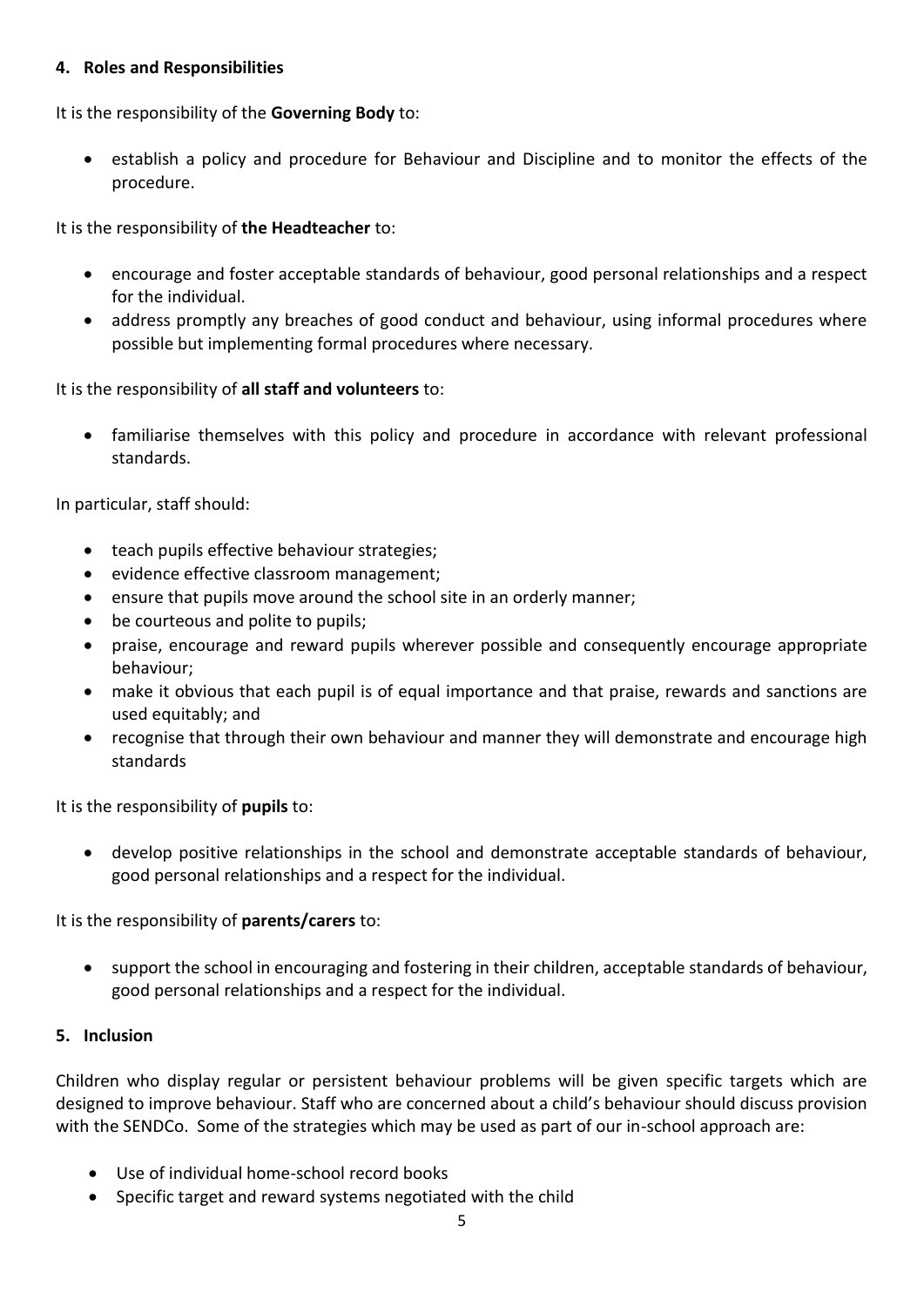- Lunchtime activity to support children who have difficulties at lunchtime
- Nurture activities with a member of staff and the child to help build relationships
- Transition support
- Increased parental involvement
- Discussion with class teachers about teaching and learning styles or attainment levels
- The use of self-esteem building tasks e.g. work based on what a child can do or is good at
- Roles of responsibility organised to suit the child

The help of outside agencies (ABC Counselling, Alliance Psychological Services, CAMHS Educational Psychologist) may be sought and strategies developed based upon the individual needs of the child.

# **6. Promoting and Rewarding Good Behaviour**

All staff are expected to promote positive behaviour at every opportunity. Collective Worship provides a focal point for talking about and reinforcing aspects of our church school ethos and sharing stories from the Bible which illustrate how Jesus acted towards himself and others. Class teachers should regularly review the behaviour policy with their children to ensure that everyone is clear about our expectations.

Our behaviour system is based on a scheme of rewards which are for individual endeavour but also promote teamwork. We also understand that rewards can lose their effect if they become expected or over-used. Staff will try to ensure that rewards are used to their maximum effect by:

- Giving rewards as immediately as possible
- Making rewards as specific as possible
- Never taking away a reward
- Being unexpectedly generous
- Making rewards cumulative
- Building in variety and surprise

Children are rewarded with House Points, Star of the Week Award, prizes, stickers, certificates, privileges and treats.

- **1. House Points-** children receive house points for good behaviour, good effort or good learning. House points can be awarded to individuals, groups or classes who are working well and/or trying hard. House points cannot be taken away from children.
	- Children will mark individual house points on a 100 square card
	- Each week teachers will give the children opportunity to count up how many house points they have and how many more they need to reach bronze (100), silver (200) and gold (300)
	- There will be a class reward when all the children in the class have achieved their bronze, silver and gold awards
	- Total points for each of the 4 houses will be counted at the end of the half term. The winning house will have an afternoon party-style treat.
- **2. Star of the Week –** each week one child per class who has worked hard and exemplified the Prior's Promise will receive a certificate during celebration assembly. The children will also receive a badge that identifies them to everyone in school so their success can be recognised and celebrated. Staff will send a Marvellous Me alert with a photo of the child receiving their award.

These rewards will be applied regularly by staff but will also be supplemented with some of the following: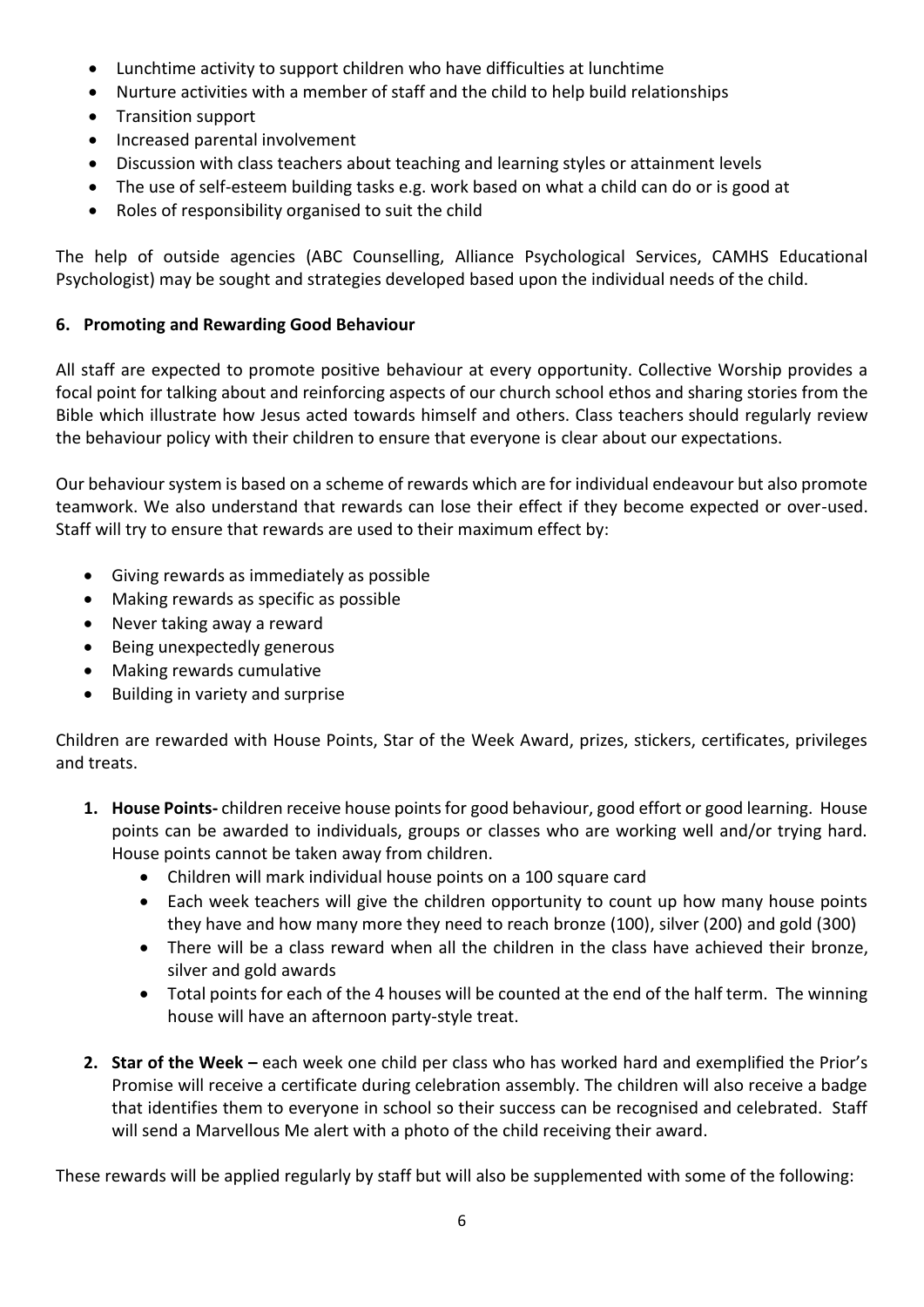- Verbal praise/stickers/Pot of Gold (Early Years)
- Positive comments written on work
- Positive messages sent to parents either by telephone, note or Marvellous Me
- Sending a child to another member of staff for positive affirmation and celebration

# **7. Break and Lunchtimes**

Expectations of behaviour remain the same during unstructured times. All children are expected to keep the Prior's Promise exemplified through:

- Giving their best effort to ensuring they and others have a fun and safe break
- Showing kindness to their peers whilst playing
- Speaking and acting respectfully to all members of staff who are supervising
- Being honest and own their actions if they make a poor choice
- Forgiving others who may have hurt or upset them accidentally or deliberately

Where behaviour does not adhere to our promise, a child may have a period of time away from the playground to consider their actions, impact on others and how they can make changes to ensure all have a positive break time. Parents will be informed that this is happening and the aim will be to reintegrate the child as soon as possible back into playtime activities, often using an incremental approach.

In order to support children's good behaviour, we endeavour to provide as much quality support as possible in playground areas. Children need to be appropriately dressed on leaving the building i.e. not returning for coats. In the event that children need to return to the building to go to the toilet, they will wear a high visibility tabard to show that they are in the building with the consent of the adult in the hall or on the yard.

# **8. Sanctions**

All children are expected to keep the Prior's Promise. However, for those times when children do not adhere to these school rules, the following procedures will be followed. The aim of the procedure is to help the child remain in their learning environment as long as possible. It is important that when behaviour for learning is not as expected, and work has not been completed as a consequence, that this is completed at the discretion of the teacher. This may be during another lesson or may be during playtime or lunchtime. These sanctions may be altered to suit the child and their needs in that moment. Discretion will be applied for children with Social Emotional or Mental Health (SEMH) difficulties.

- i. The child is given a verbal or non-verbal warning that his/her behaviour for learning is inappropriate and a reminder about appropriate behaviour and the link to the relevant part of the Prior's Promise. A visual reminder may be placed on the board for the child. The child will be given 3 warnings to show that they need to respect the classroom rules and complete the work that has been asked of them. The child's name will not be written on the board.
- ii. The child is given time away from the group (Time Out) whilst still being part of the teaching activity in the class. The child is expected to move quietly to a different area in the classroom and to work for 5-10 minutes before being readmitted to their usual seating position. A child may have 1 Time Out in their own class.
- iii. No more warnings will be given. Should the child continue to misbehave, he/she is escorted to another class for around 15 minutes (Time Out). The child should not disturb the class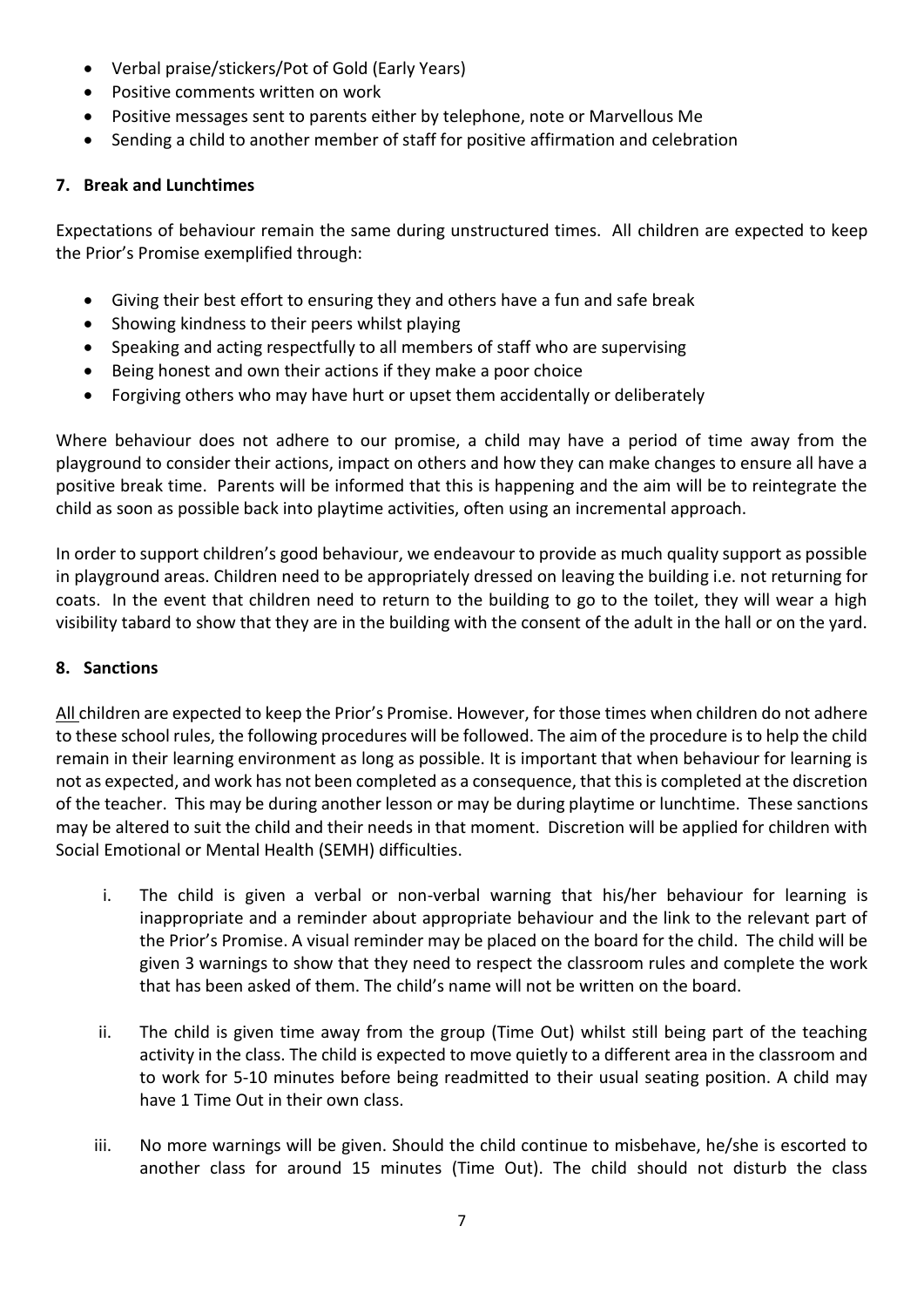unnecessarily and will either take their current work or be given a general task to complete whilst there. This teacher will not admonish the child.

- iv. Should the child continue to disrupt the class on return from Time Out, he/she may be taken to another class to take part in their activities as a strategy to regulate emotions and diffuse the situation. This stage is named 'Fresh Face'.
- v. Should the disruption or behaviour continue and/or warrant it, the child will be escorted to an SLT member for an isolation away from the children and the activities that they are doing. The child can return to class when he/she is deemed ready to do so. Parents will be informed to ensure a strong partnership between home and school in managing behaviour.
- vi. Should the child continue to cause serious disturbance to the class, the Headteacher will call parents and more serious sanctions may be applied such as exclusion.

# **9. Emotional, Physical or Verbal Abuse**

Prior's Mill has a strong policy of anti-bullying. Bullying is not tolerated and the school aims to provide an environment where bullying will not thrive. The teacher will deal with any issues which arise sensitively with both the bully and the victim either on a one-to-one basis or through class discussion. Parents will be informed as soon as possible for issues which are a concern. A senior teacher will be informed where issues arise which are persistent or worrying in nature. Please see Anti-bullying Policy.

# **10. Serious Incidents which Override Behaviour Sanctions**

If a child displays behaviour which is of a more serious nature the teacher may override the procedures of timeout and move to isolation with a member of SLT. Such instances might include:

- Using inappropriate language;
- Hitting another child;
- Be openly defiant or aggressive;
- Leaving the group, class or building without permission.

# All members of school staff have a legal power to use reasonable force. **Reasonable force can be used to prevent pupils from hurting themselves or others, from damaging property, or from causing disorder.**

This power applies to any member of staff at the school. It can also apply to people whom the headteacher has temporarily put in charge of pupils such as unpaid volunteers or parents accompanying students on a school organised visit. See Positive Handling Policy for further information.

It may be appropriate for senior staff to be called to support staff with more serious incidents. In dealing with a serious incident, senior staff need to ensure:

- That they have support from other staff if necessary
- They are informed of the full situation which led to the incident (this should occur immediately after the incident has been diffused if not possible at the time)
- That all other forms of intervention have been deployed in an attempt to diffuse the situation e.g. cool down time, isolation if appropriate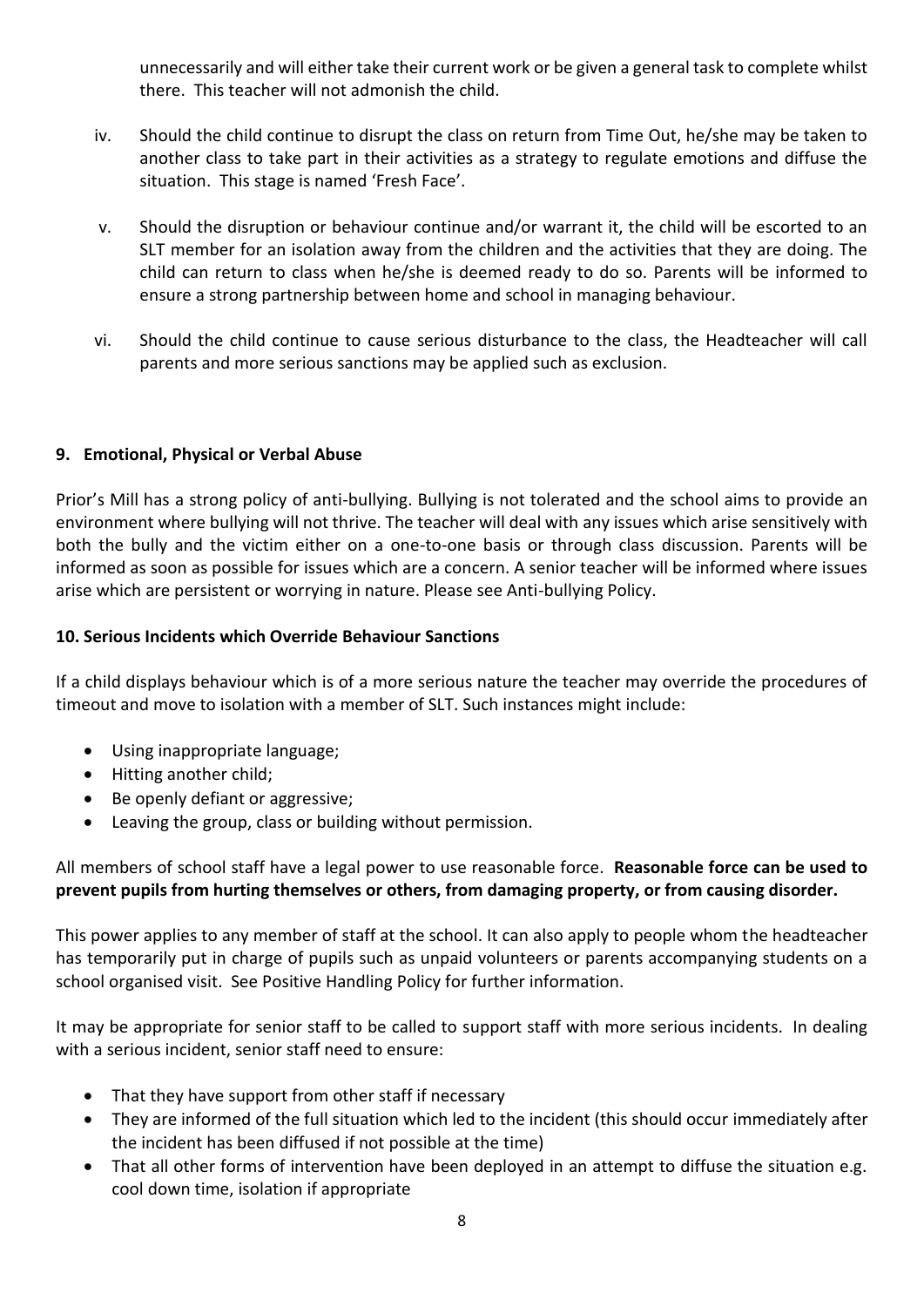- They are aware of their own emotional response to the situation;
- A full record is made

Parents will be informed as soon as possible when serious incidents occur. These incidents may not necessitate removal of the child from the site but parents will be encouraged to attend school in person to discuss the difficulty.

Incidents should be followed by short term consequences in school e.g. removal from the class for a halfday, or loss of break time/lunchtime.

# **11. Early Years Foundation Stage**

The Early Years Foundation stage children and staff use similar procedures to those practised in school but in a simplified format. Rewards and praise are the mainstay of EYFS practice. The 1,2,3 'Magic Mat' strategy is used to help children to understand where behaviour is unacceptable. This involves very little explanation to the child at the time of the incident but short periods of removal from an activity to a 'Magic Mat' (thinking mat). Parents are informed about the system and from time to time are offered support and resources in using the same system at home. This is very effective in maintaining consistency between home and school and in ensuring that parents use simple but clear boundaries. The system requires that once the child has left the mat the incident is forgotten and no reminders are used to give reinforcement to negative behaviours.

# **12. Exclusion**

The school has a very clear policy on promoting good behaviour and ensuring firm boundaries to support children in maintaining high standards of good behaviour. Our aim is to have zero exclusions but we know that sometimes a child needs time away from the school in order to regain calm and begin learning again. The school needs to be prepared for such eventualities whilst endeavouring to work as a team to keep such incidents to a minimum. See Exclusions Policy for further information.

# **13. Pupils Conduct Outside The School Gates**

Following guidance from DfE regarding Behaviour and Discipline in Schools, Prior's Mill will respond to noncriminal bad behaviour and bullying which occurs off the school premises and which is witnessed by a staff member or reported to the school by parents or members of the community.

Prior's Mill may discipline pupils for misbehaviour when the pupil is:

- taking part in any school-organised or school-related activity;
- travelling to or from school;
- wearing school uniform;
- in some other way identifiable as a pupil at the school.

Or misbehaviour at any time, whether or not the conditions above apply, that:

- could have repercussions for the orderly running of the school;
- poses a threat to another pupil or member of the public;
- could adversely affect the reputation of the school.

# **14. Parental Support**